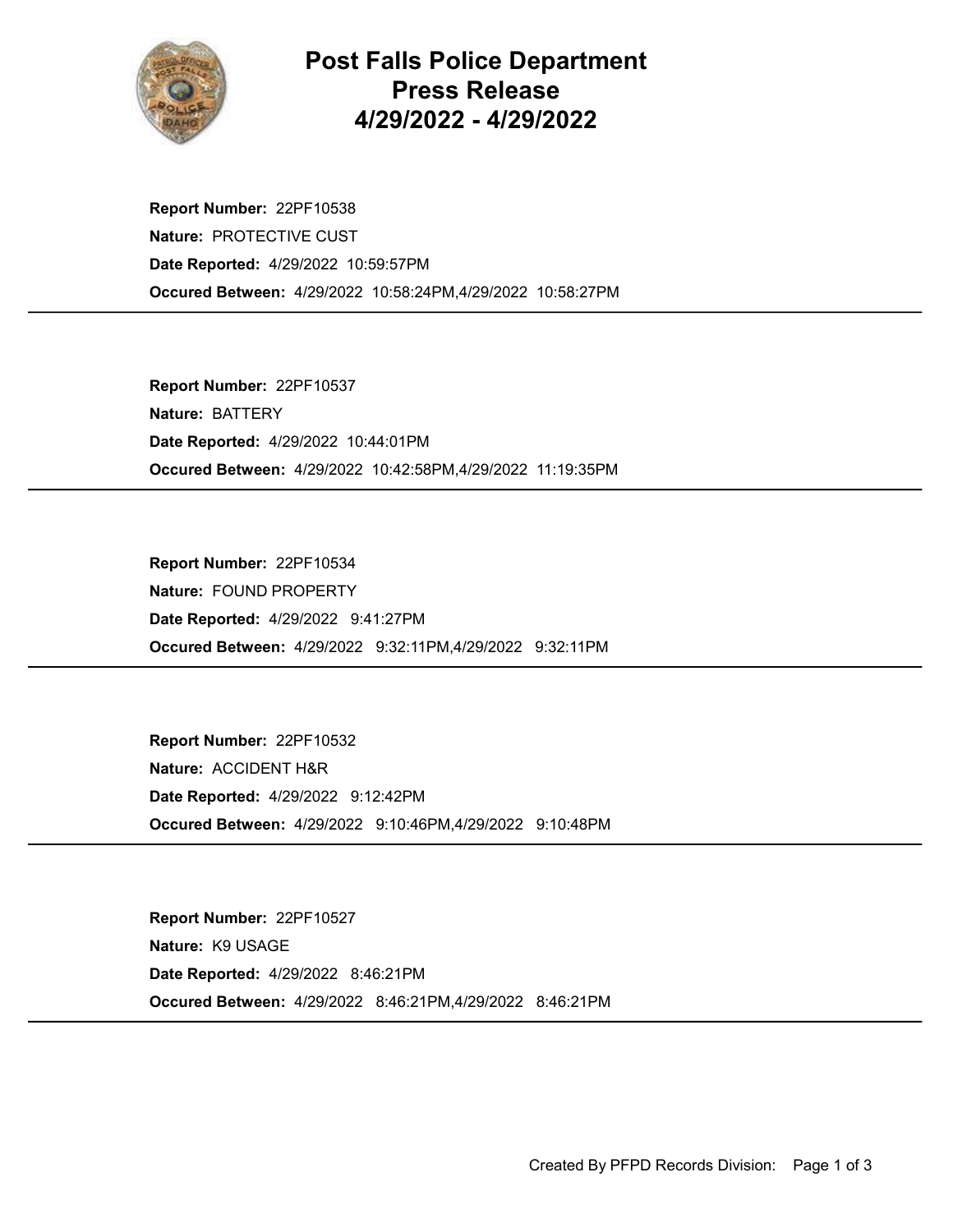Occured Between: 4/28/2022 3:00:00PM,4/29/2022 8:02:07PM Report Number: 22PF10522 Nature: DEAD BODY Date Reported: 4/29/2022 8:02:48PM

Occured Between: 4/29/2022 7:11:45PM,4/29/2022 7:11:45PM Report Number: 22PF10516 Nature: ANIMAL ABUSE Date Reported: 4/29/2022 7:16:25PM

Occured Between: 2/1/2022 12:00:00AM,4/29/2022 5:39:36PM Report Number: 22PF10508 Nature: THEFT Date Reported: 4/29/2022 5:40:17PM

Occured Between: 4/29/2022 3:47:50PM,4/29/2022 3:47:50PM Report Number: 22PF10494 Nature: BATTERY Date Reported: 4/29/2022 3:49:47PM

Occured Between: 4/29/2022 2:45:32PM,4/29/2022 2:45:37PM Report Number: 22PF10481 Nature: ACCIDENT H&R Date Reported: 4/29/2022 2:46:11PM

Occured Between: 4/29/2022 2:11:43PM,4/29/2022 2:11:43PM Report Number: 22PF10478 Nature: SHOPLIFTER Date Reported: 4/29/2022 2:12:51PM